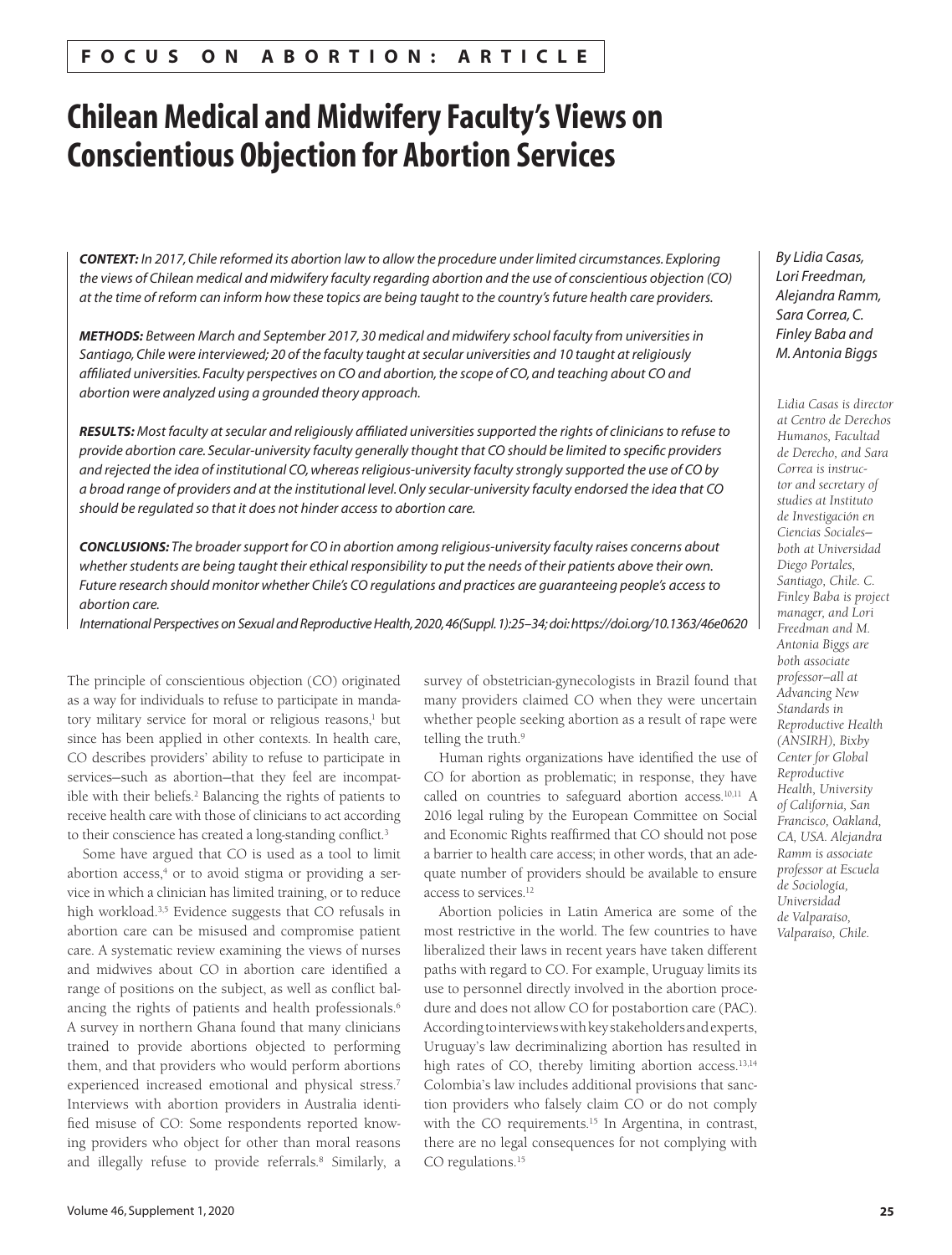In addition to allowing CO at the individual provider level, some countries permit CO at the institutional level allowing an entire institution, such as a hospital or university, to refuse to provide abortion services. When institutions claim CO, health professionals employed by these institutions are not permitted to provide abortion care, whether or not the individuals personally object. Countries in the region have different laws regarding institutional CO for abortion: Colombia does not allow institutions to claim objector status,15 while Mexico City and Uruguay allow only private institutions to claim it, and Argentina allows both private and public institutions to do so.13,15

Chile—the setting of this study—changed its abortion law in August 2017 from a complete ban to one permitting abortion when the woman's life is at risk, the fetus has a lethal anomaly or the pregnancy resulted from rape; at the time, public support for decriminalizing abortion in these circumstances was consistently high, ranging from 70% to 77%.16–18 The initial law only permitted the physician performing the abortion to claim CO. However, soon after Chile's Congress approved the bill, the abortion reform bill was amended to allow institutions and a broader range of clinical and nonclinical health care personnel present during the abortion procedure—physicians, midwives, anesthetists and nurses—to claim CO.

The current regulations permit private institutions including those that receive public funding—to claim CO, but prohibit public institutions from doing so. The law attempts to ensure that CO does not prevent abortion access entirely; for example, it may not be used to deny either preabortion (i.e., diagnosis of a fetal malformation or health condition affecting the pregnant person) or postabortion care. Objecting providers must register and notify the director of their institution of their objector status before making any CO claims, and objecting providers are required to refer all women seeking legal abortion to a nonobjecting provider.4 In the event of a life-threatening emergency in which no nonobjecting provider is not available, an objecting provider is required to perform or assist in the abortion.

Since the law went into effect in September 2017, it is estimated that among obstetrician-gynecologists working in the 69 public hospitals in Chile designated to provide abortion services, 47% claimed CO status for cases involving rape, 27% for cases involving a fetal anomaly and 20% for cases in which the woman's life is at risk.<sup>19</sup> In some public hospitals, CO claims have reduced abortion access, especially those in which 100% of obstetriciangynecologists refuse to perform abortions made legal by the 2017 measure.<sup>19</sup> Indeed, in the first abortion performed under the law, a girl younger than 12 seeking an abortion for a pregnancy that resulted from rape had to be transported 750 miles from her home to find a provider willing to participate in the procedure.<sup>20</sup>

The Pontificia Universidad Católica de Chile—a private religiously affiliated institution, and the highest-ranking university and medical school in the country<sup>21</sup>-was the

first university in the country to claim CO at the institutional level. In response, its medical student organization conducted a university-wide poll of students that revealed substantial opposition to CO.<sup>22</sup> Fifty-five percent of students did not believe CO should be invoked in their educational institution, and 76% opposed the institution's ability to restrict their faculty from performing abortion in other health centers. Similarly, a survey of medical and midwifery students attending secular and religious universities in the Santiago metropolitan area conducted soon after abortion was decriminalized found that 97% of students supported the legal access to abortion in at least one circumstance, and 70–78% agreed that their university should train medical and midwifery students to provide abortion services.23,24

Because abortion was completely banned before reform, abortion training for providers in Chile was extremely limited in terms of both procedures and information. After decriminalization, the Ministry of Health began training practicing providers across the country in aspiration techniques and supplying public hospitals with the necessary equipment for these types of abortions. However, students who are becoming health care providers first receive abortion training from faculty. Thus, the views of medical and midwifery faculty on abortion provision and CO may affect students' knowledge, attitudes and training—and, in turn, patients' future access to abortion. Only physicians are legally allowed to provide an abortion, but midwives often provide abortion-related care. In addition, the law made the medication abortion drug mifepristone legal for the first time in Chile; physicians are the only providers allowed to write the prescription for mifepristone, but midwives are allowed to counsel the patient and give the prescription, and to report suspected cases of unlawful abortions to the police.25

This qualitative study is part of a larger project conducted to assess attitudes about decriminalization of abortion and legal reform—including CO—among medical and midwifery school faculty and students living in Santiago, Chile, during the months before and after legal reform. Here, we focus specifically on faculty's views about CO; to our knowledge, this is the first study to examine CO among medical or midwifery faculty in Chile. This research provides insight into the implementation of the new law by exploring faculty's views on the use of CO in reproductive health care. It is important to understand faculty's perspectives on CO because their views reflect what they might teach their students and give us insight into whether faculty are revising their curriculum to reflect the change in the legal status of abortion.

#### **METHODS**

#### **Sample and Data Collection**

After reviewing the Chilean Ministry of Education website, we identified 14 universities in Santiago that offer midwifery degrees or medical degrees with a specialization in obstetrics and gynecology. From those, we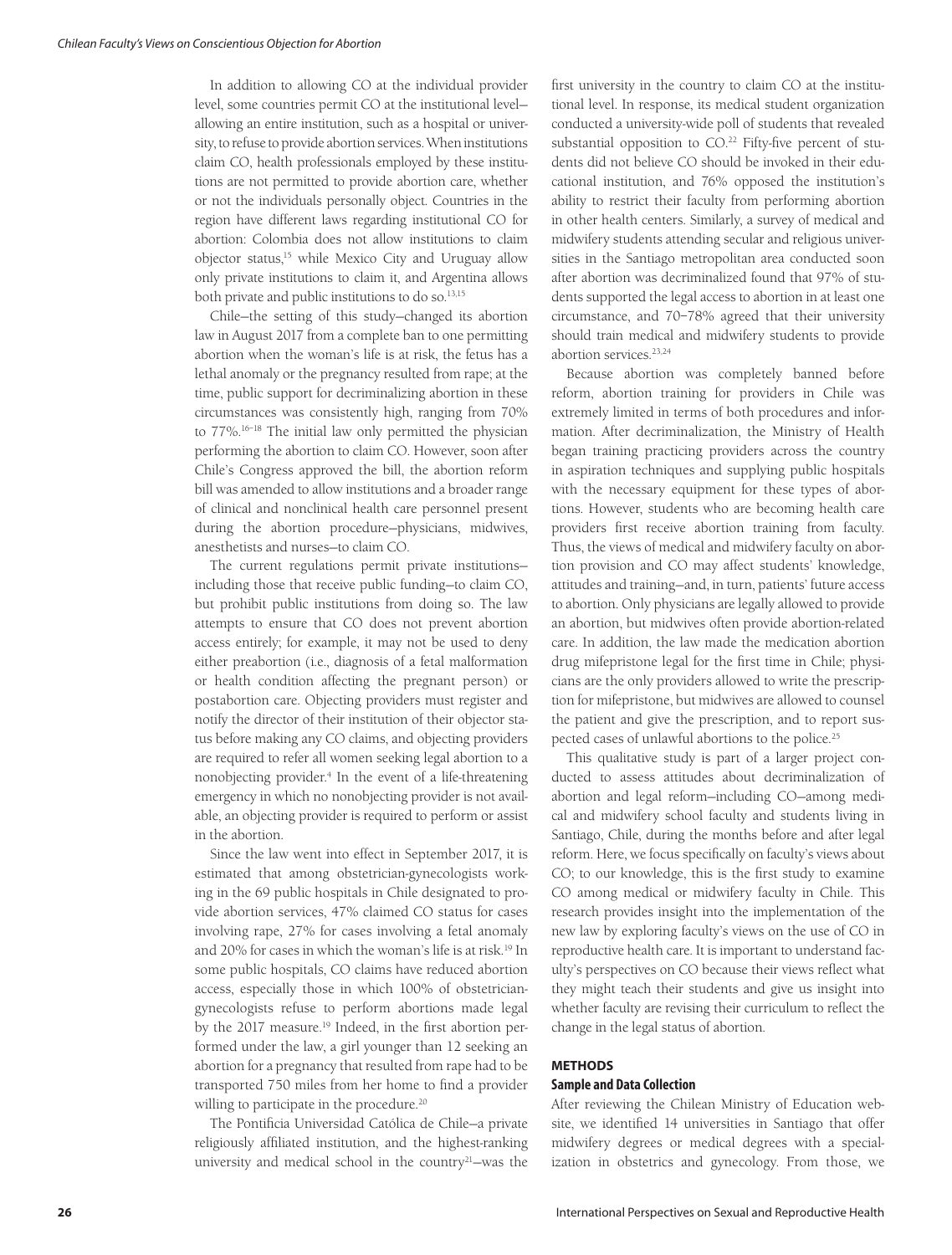identified seven universities to serve as recruitment sites; the selected schools included both public and private, secular and religiously affiliated (Catholic) universities. We estimate that the seven participating universities have more than 7,000 students seeking medical or midwifery degrees—representing 72% of medical and 38% of midwifery students in the Santiago metropolitan region.<sup>26</sup>

Faculty within the schools of medicine or midwifery who taught classes in obstetrics, gynecology or other related fields were eligible to participate. We used a purposive sampling approach in which we aimed to interview at least one faculty member from each medical or midwifery department within each university. We obtained faculty contact information from university websites and administrators, and invited 114 via email or phone to participate. We recontacted some nonresponders until we had reached our numeric goals, as well as thematic saturation and sufficient variation among participants with the same religious beliefs, or at the same types of institutions. A total of 30 faculty members were interviewed. Those who did not participate included one professor who was deemed ineligible because she no longer worked at the university; the remaining faculty did not respond to our email or phone invitations.

We conducted interviews from March to September 2017; this time frame overlapped with Chile's decriminalization of abortion in August 2017. All the interviews were conducted before the law was passed, except two that were conducted after the law was passed but before it was implemented. Two female, native-born Chileans each with a master's degree in sociology, and trained in qualitative research methods and in-depth interviewing techniques—conducted the interviews in Spanish using a semistructured interview guide. They met with faculty in a private location of the participants' choice (e.g., university office, clinical office, cafe). Before the interviews, faculty read and signed a consent form, and gave their permission to be recorded. Interviews lasted approximately 45 minutes. Interviewees were not compensated for their participation. All interviews were audio-recorded and then transcribed in Spanish. As fieldwork was conducted, the two interviewers and the lead author met regularly to discuss progress, identify lines of inquiry and emerging themes.

Our study received human subjects' approval from the Committee of Ethics of the Institute of Social Science Research at the University of Diego Portales in Santiago, Chile.

# **Interview Guide**

We developed a semistructured interview guide that included questions for faculty about their attitudes toward abortion and abortion provision; reporting and punishing people involved in unlawful abortions; and conscientious objection in health care and how they approach these topics in their classrooms. We also presented participants with scenarios—for example, a woman seeking PAC or a woman seeking information on how to self-manage an abortion—and asked them how they would instruct their students to approach these cases in their practice. We designed the interview guide to be free flowing, which allowed participants to introduce new ideas while also ensuring that we covered certain topic areas. The interview guide also collected demographic data, including education, teaching experience, gender, age, number of children, religion, political affiliation and region of residence. We conducted one pilot interview with a faculty member to test and finalize the guide.

# **Analysis**

While most of the analysis was conducted in Spanish, a certified translator later translated all codes related to conscientious objection into English to aid in the final stage of analysis and summary of results, which was conducted in English. Four of the study authors are native-born Chileans and are fluent in Spanish, while two authors were born in the United States and have proficiency in Spanish; all authors are proficient in English.

We used a grounded theory approach to qualitative data analysis.27 Two of the Chilean study authors, trained in sociology and with expertise in reproductive health and qualitative research, independently coded an initial set of interviews and discussed their respective lists of codes with the first author, a Chilean researcher trained in law. Together, they revised the code list iteratively after discussion and consensus, and applied the final list of codes to all interviews, using NVivo. A total of 27 codes were identified that reflected the main themes covered in the interviews. A fourth author, a sociologist and expert in qualitative research on reproductive health care, analyzed and summarized data relating to CO after it had been translated into English.

Our study focuses on faculty views on CO and abortion, the scope of CO (which employees should be allowed to object and the institution's obligations toward patients), and teaching about CO and abortion. We also sorted responses by whether respondents worked in a secular or Catholic university, as well as their background—either medicine or midwifery. This allowed us to get a more robust and insightful analysis that linked individual perspectives to a faculty member's training.

# **RESULTS**

Of the 30 clinical teaching faculty interviewed, 17 were female and 13 were male (Table 1). Four of the faculty had been teaching for less than five years, 10 for 5–9 years, eight for 10–19 years, and seven for at least 20 years. In terms of their clinical background, 18 had medical degrees and 12 had midwifery degrees. The majority, 17, specialized in or focused on obstetrics-gynecology, while four faculty specialized in or focused on maternal-fetal medicine; no other category except for other had more than two. Eleven were faculty at public universities, nine at secular private universities and 10 at religious private universities. Eleven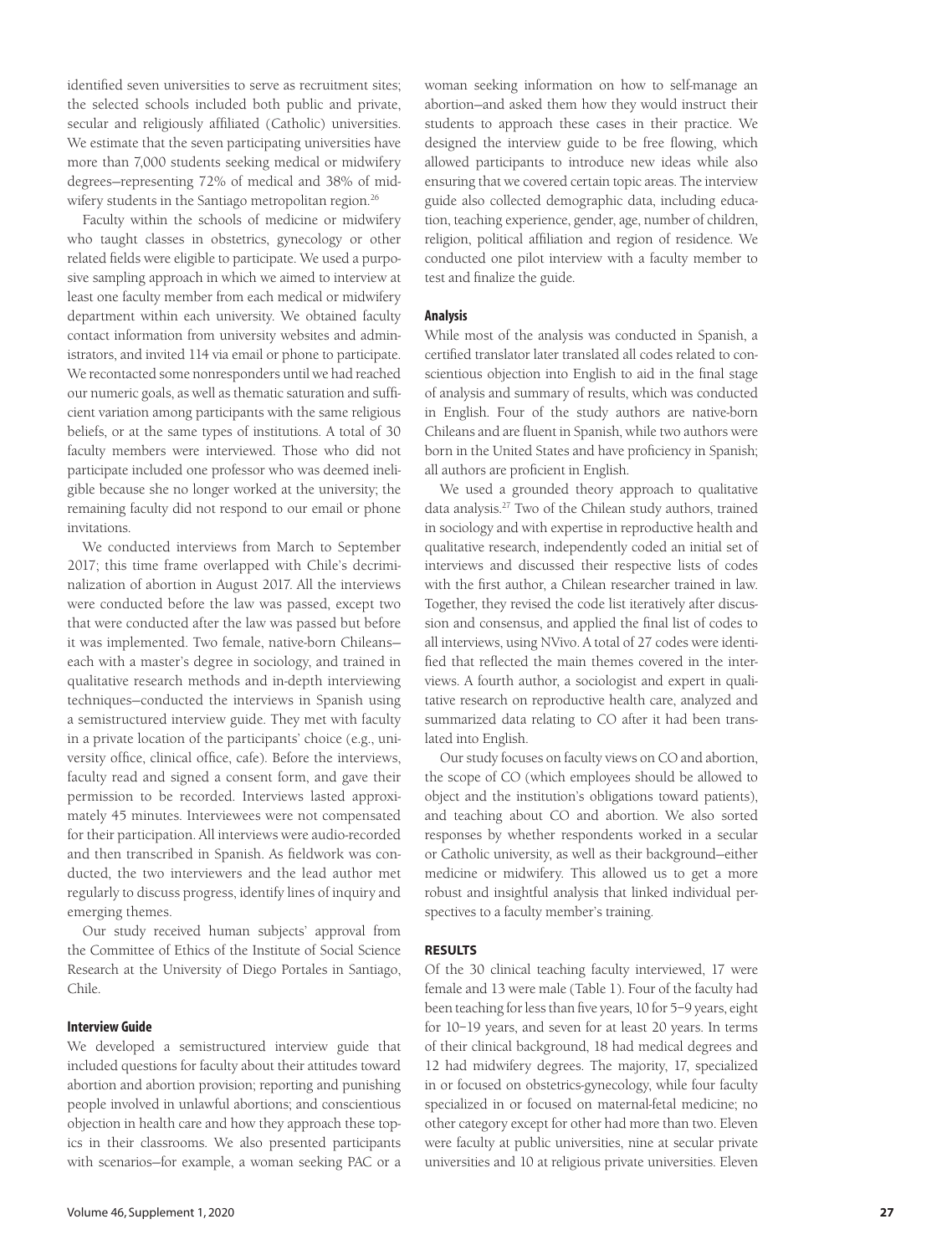of the faculty identified as practicing Catholic, eight as nonpracticing Catholic, six as having no religion and four as other.

Our analysis resulted in five main themes: faculty expressed strong support for the right of individual clinicians to conscientiously object to provide abortion care; they were divided over whether that right should be limited to specific providers because of the impact on patient access; only those working in religiously affiliated settings supported the unlimited extension of CO rights to institutions; the debate over CO highlighted the difficulty in balancing clinicians' rights with those of patients; and there was uncertainty about whether or how curricula should be changed as a result of the new law.

# **Widespread Support for CO to Abortion**

While the vast majority of faculty described CO to participating in abortion care as both necessary and valid, their level of support for a person's right to abortion varied widely. Slightly more than half of faculty from secular universities supported the legal right to abortion in all circumstances, whereas more than half of religiousuniversity faculty supported the right to abortion only to save a woman's life; three participants at religious universities and one at a secular university opposed abortion in all circumstances. Support for legal abortion also differed between midwifery and medical faculty: Most (nine of 12) midwifery faculty supported abortion in all circumstances, while most (16 of 18) physician faculty supported abortion in very limited circumstances.

Those opposed to abortion in all circumstances considered abortion to violate medical ethics; all faculty who expressed this opinion came from religiously affiliated universities. They said that CO allowed clinicians to work in accordance with the belief that the lives of the pregnant person and the fetus are valued equally. As one obstetriciangynecologist put it, "It's not a conscientious objection for very personal reasons…abortion violates the principles of medicine, so we're never going to do anything that violates the principles and values of medicine." Faculty who expressed this view believed that abortion harmed one of two equally valued patients. As one faculty midwife explained, "I'm absolutely pro-women's rights, and the right of a woman to do what she wants with her body. But, to my mind, that little baby is not part of her body."

However, faculty who opposed abortion said that helping to terminate a pregnancy when the process has already started, as in the case of an incomplete abortion, or when the woman's life is at risk, was different. Most faculty who strongly opposed abortion still supported it in obstetric emergencies; some even said that individuals who are not comfortable with abortion while managing pregnancy complications should work in a different medical specialty or in a hospital where other doctors are willing to perform abortions. As one physician explained:

"If a woman is dying or her life is threatened, and I say, 'No, actually, I'm not going to interrupt the pregnancy because it goes against my principles...I think that

# *TABLE 1. Percentage distributions of medical and*

| midwifery faculty study participants, Santiago, Chile, 2017 |                |                |
|-------------------------------------------------------------|----------------|----------------|
| Characteristic                                              | N              | %              |
| Gender                                                      |                |                |
| Female                                                      | 17             | 57             |
| Male                                                        | 13             | 43             |
| Teaching experience (in yrs.)                               |                |                |
| $<$ 5                                                       | $\overline{4}$ | 14             |
| $5 - 9$                                                     | 10             | 34             |
| $10 - 19$                                                   | 8              | 28             |
| $\geq$ 20                                                   | 7              | 24             |
| Missing                                                     | 1              | 3              |
|                                                             |                |                |
| <b>Clinical degree</b>                                      |                | 60             |
| Medicine                                                    | 18<br>12       | 40             |
| Midwifery                                                   |                |                |
| Specialty/focus area*                                       |                |                |
| Obstetrics-gynecology                                       | 17             | 57             |
| Maternal-fetal                                              | 4              | 13             |
| Infertility                                                 | 2              | 7              |
| <b>Bioethics</b>                                            | $\overline{2}$ | $\overline{7}$ |
| Neonatology                                                 | $\overline{2}$ | 7              |
| Sexual health                                               | $\overline{2}$ | 7              |
| Other                                                       | 3              | 10             |
| <b>University type</b>                                      |                |                |
| Public                                                      | 11             | 37             |
| Secular private                                             | 9              | 30             |
| Religious private                                           | 10             | 33             |
| Religion                                                    |                |                |
| <b>Practicing Catholic</b>                                  | 11             | 38             |
| Nonpracticing Catholic                                      | 8              | 28             |
| None                                                        | 6              | 21             |
| Other                                                       | 4              | 14             |
| Missing                                                     | 1              | 3              |
| <b>Has children</b>                                         |                |                |
| Yes                                                         | 23             | 77             |
| No                                                          | 7              | 23             |
|                                                             |                |                |
| Supports departmental<br>changes**                          |                |                |
| Content of current courses                                  |                |                |
| Yes                                                         | 14             | 47             |
| No                                                          | 13             | 43             |
| Missing                                                     | 3              | 10             |
| Types of courses required                                   |                |                |
| Yes                                                         | 6              | 20             |
| No                                                          | 21             | 70             |
| Missing                                                     | 3              | 10             |
|                                                             |                |                |
| <b>Total</b>                                                | 30             | 100            |

\*Some faculty reported more than one specialty. \*\*Following decriminalization of abortion. *Notes*: Percentages may not add to 100% because of rounding.

person should find a different profession or be very careful where they work.... All of us who are against abortion understand that there are difficult situations in which you have to interrupt the pregnancy."*—Obstetrician-gynecologist, religious university*

Being religious did not necessarily mean that a faculty member opposed abortion or supported CO unconditionally. Of the participants who identified as practicing Catholics, one supported abortion in all circumstances, seven supported abortion to save a woman's life and only two opposed abortion in all circumstances. One maternalfetal medicine physician—who worked at a secular university and was interviewed just before the abortion law was passed—had no problem providing abortion under the proposed law despite being religious, stating "My faith is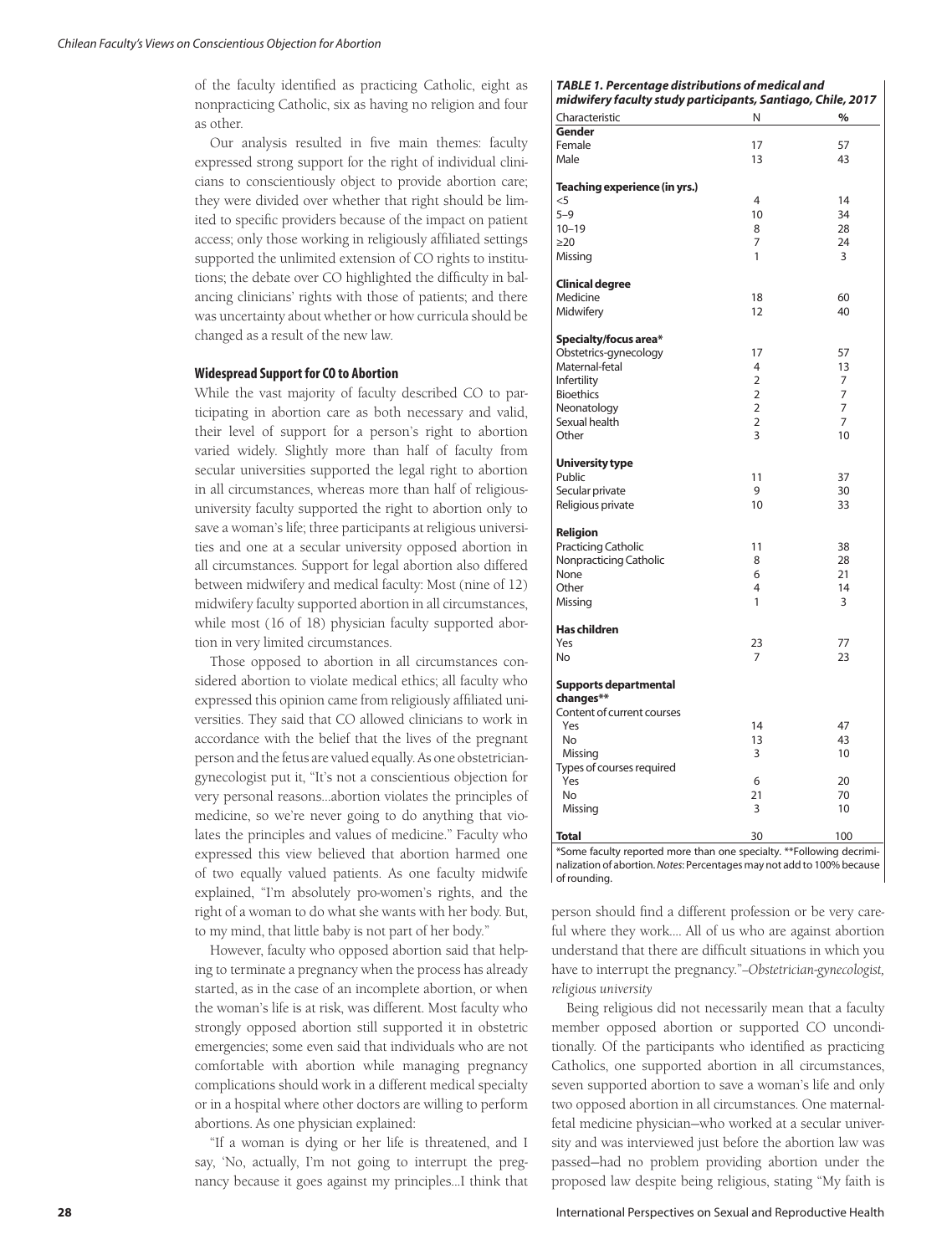strong, but it would not occur to me to make a conscientious objection in the face of an abortion in any of the three legal circumstances that are currently being considered...."

A few faculty explained how CO can ensure rights for both patients and physicians. As one maternal-fetal medicine physician at a secular university put it, "Just as a woman has the right or the freedom to abort a pregnancy, the physician also has every right to advise you if it is not appropriate for them to do it, given their ethical beliefs...."

# **Abortion Opponents Favor Expanded CO**

Faculty who strongly believed that all employees involved in abortion care had the right to CO were almost entirely from religiously affiliated universities. For example, one physician described the range of professionals who should be allowed to claim CO:

"The abortion procedure itself is not something that the physician does alone, so probably he gets help from an anesthetist, a surgical assistant, a midwife, a medical assistant. I think it is totally logical to think that they could all have a conscientious objection…and have someone who's on the other side do it."—*Obstetrician-gynecologist, religious university*

Many faculty from religiously affiliated schools were inclined to prioritize the rights of a broad range of professionals to use CO to abortion over patients' rights to medical care. While these faculty did not explicitly state their position this way, many omitted any mention of patient rights when asked about balancing provider objection with a woman's right to receive care. For example, one physician said:

"The physician is not the patient's executioner. If a woman asks me to shoot her because she wants to die, my conscience tells me that I'm not acting in accordance with the goals of my chosen profession, which are to respect life, to heal whenever possible, to support in most cases." —*Physician, religiously affiliated university*

Most faculty from secular universities, but few from religiously affiliated universities, preferred to limit the right to CO to those with the greatest level of involvement and authority in the procedure. An obstetrician-gynecologist at a religiously affiliated university made this point:

"If I'm the orderly who takes the person to the operating room or something like that, it's hard for me to believe that they could conscientiously object, but I think the anesthesiologist and obviously the physician who's doing the abortion should."

One obstetrician-gynecologist at a secular university added that other clinicians should have the right if physicians are not on-site, stating "It has to be physicians [who can invoke CO], except in places where there are no physicians providing health care." One midwife at a secular university believed CO rights should be extended to those who provide information about and counseling for abortion: "I think those who intervene directly with the procedures, the consent process and informing the patients should have the right to conscientious objection."

Some faculty members made the explicit link between expanding CO rights and restricting abortion access. For this reason, this physician opposed an expansive approach to objection, as she believed it would create further barriers for women to get a lawful abortion:

"I think the ones who order treatment are the physicians; I think that it should go no further than that.… The midwife also has some influence, but I think not the pharmacist. No, I think there can be no more obstacles in the process; I think it is enough for the physician [to object to caring for] the poor woman for there to be even more obstacles."—*Physician, secular university*

#### **Opinions Differ on Institutional CO**

Only faculty working in religiously affiliated institutions said that they supported institutional CO. For example, one physician faculty member at a religiously affiliated university asserted that upholding institutional values was important to inspire those working within them, stating "more than a conscience, institutions have an ideology, a spirit; they have things that motivate them." Another physician said that private institutions should be allowed the right to CO, but questioned whether the same right applied to public institutions; this faculty member suggested that public institutions may even have an obligation to guarantee access to abortion care by ensuring that they have enough nonobjecting staff:

"I don't think a public hospital [should] be able to refuse…[but] every hospital should ensure that if it has conscientious objectors on staff, they also have others who are in agreement with the hospital's position."*—Obstetriciangynecologist, religious university*

Another faculty member from a religious institution anticipated that his institution would never agree to perform abortions, thus ruling out the need to make any changes to their curricula or for providers to claim CO. When asked whether there was a reason to have CO, he responded:

"It doesn't make any sense to have a conscientious objection to an action [an abortion in a CO institution] that will always be illegal…. This hospital existed when there was an abortion law.... We didn't do abortions [then] and we never had any problems, so I don't see that there is any problem now." *—Gynecologist, religious university*

A secular university faculty member agreed that public hospitals should not have CO rights, and added that these hospitals should make sure they have enough staff willing to perform abortions:

"Conscientious objection is personal, not institutional, so the institution is the one that has to provide the service to the person who requests it…. I can't force a person to perform an abortion if their beliefs do not allow them to, but as an institution, there must be safeguards that allow the patient to receive care, and at every public institution there are people who are going to be for and others who object or don't object. So, managing that will not be a problem."*—Physician, secular university*

Finally, the idea of institutional CO was unacceptable to all faculty members at secular universities who were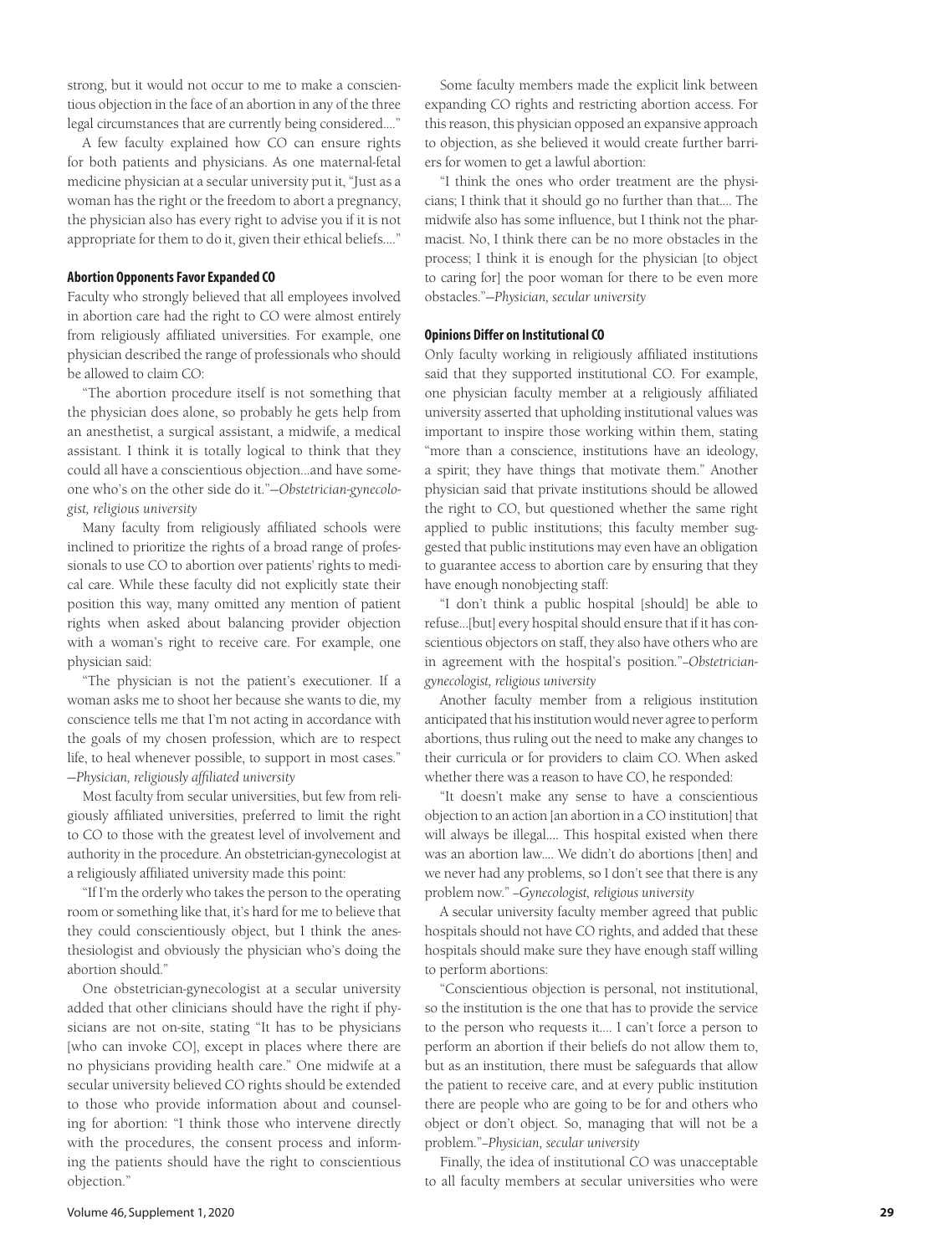asked the question. For example, one midwifery faculty member said that institutional CO deprives clinicians of their rights:

"I think conscientious objection is an individual issue, not an institutional one, and it seems to me that it's part of the rights all human beings have to want to participate or not in a certain activity…if I work at an institution where it's prohibited, I don't think that's right."*—Midwife, secular university*

# **Difficulty Balancing Clinicians' and Patients' Rights**

For some faculty, all from secular universities, the debate over CO highlights the tension between a patient's right to health care and a clinician's right to do what she or he thinks is ethical. As one midwifery school faculty explained:

"If there is something I disagree with, I have to make sure that there is someone else who can do my job… because otherwise, the client's rights are completely null and void. So, I am protecting my right to conscientious objection and not the woman's right to receive care." *—Midwife, secular university*

A gynecologist similarly remarked:

"The woman's right takes precedence, not the conscience. If you're working somewhere as the only resident, for example, as is my case in [city], I can't provide or deny services to a patient based on my opinion. The patient's right prevails, always."—*Gynecologist, secular university*

Another physician placed the respect for individual religious liberties below the rights of a woman's access to care:

"Any individual [can object], I think, whose Christian faith could make them feel like their principles, beliefs, and values are being violated, as long as the patients' rights are safeguarded. So, I could have a conscientious objection and not resolve the woman's problem myself, but I am obligated to take her to another doctor who can." *—Physician, secular university*

Notably, those concerned with preserving abortion access all came from secular institutions. In contrast, faculty from religious universities—all of whom were opposed to abortion in most if not all circumstances—did not express concern about access.

#### **Uncertainty in Teaching About Abortion and CO**

When asked whether university curricula should be changed because of the legal reform, most faculty members from secular universities—but only one from a religious university—stated that their curriculum should be adapted to teach about the new law and its implications for CO. When asked how faculty currently teach about CO, a few described approaching it neutrally, like they would in any ethical case. As a maternal-fetal medicine physician from a religiously affiliated university described, "You approach [CO] as a discussion topic and as a case, but without giving a response, just the possible options." A few other faculty made it a point to teach students to withhold judgment of abortion or reasons for objecting when talking with their patients, and to claim CO only when there is another physician who can perform the abortion. As one faculty member explained:

"I have always told the kids [students] that personal judgment is not transmittable to the patient; we are there to provide a service.… [I tell them] you can only refuse if and when there is another colleague on shift in the same location with you…. Otherwise, you are up a creek, and you can't refuse to do it."*—Physician, secular university*

A faculty midwife from a secular university acknowledged that while "things come up with the students, and among us as academics, and there are issues that perhaps still aren't settled;" what they want to convey to the students is that people have "the right to health over and above conscientious objection, despite the recognition that all providers have a right to [CO]." A few faculty even taught students to tell patients that they do not have the skills necessary for abortion care, rather than telling them that they conscientiously object to protect the patient from feeling judged. One faculty midwife explained that her approach to CO is to teach students not to make it about themselves, but to approach it as "I'm not the best person to provide that service or information." She said, "I practice this with [my students], 'I feel like this colleague is better than me at this, so we're going to refer this woman to him/her.'"

One obstetrician-gynecologist from a religiously affiliated university felt that the law needed further clarification before they could teach their students about abortion, stating "It's an issue we still haven't dealt with, much less taught…. We're waiting a bit to see what is defined, what is legislated about the issue."

In general, faculty had not developed patterns of teaching, most likely because we conducted interviews just before and after the ban on abortion was lifted.

# **DISCUSSION**

Our findings indicate widespread support for the right to CO in abortion care among our sample of medical and midwifery faculty from both religious and secular universities in Santiago, Chile. In general, faculty from religiously affiliated universities were more supportive of the use of CO by a broad range of individuals (e.g., physicians, midwives, pharmacists and administrators) and were less supportive of the provision of abortion services than their colleagues at secular universities. In turn, those from secular universities had more concerns about ensuring access to abortion through referral and transfer of care, while still generally supporting health care providers' rights to object.

Current CO regulations in Chile permit any health professional—even nonclinicians present during an abortion procedure—as well as private institutions to register as conscientious objectors; there is some indication that use of CO is limiting access to abortion.<sup>19,28</sup> Following the decriminalization of abortion in Mexico City, widespread use of CO by all types of health professionals—including nurses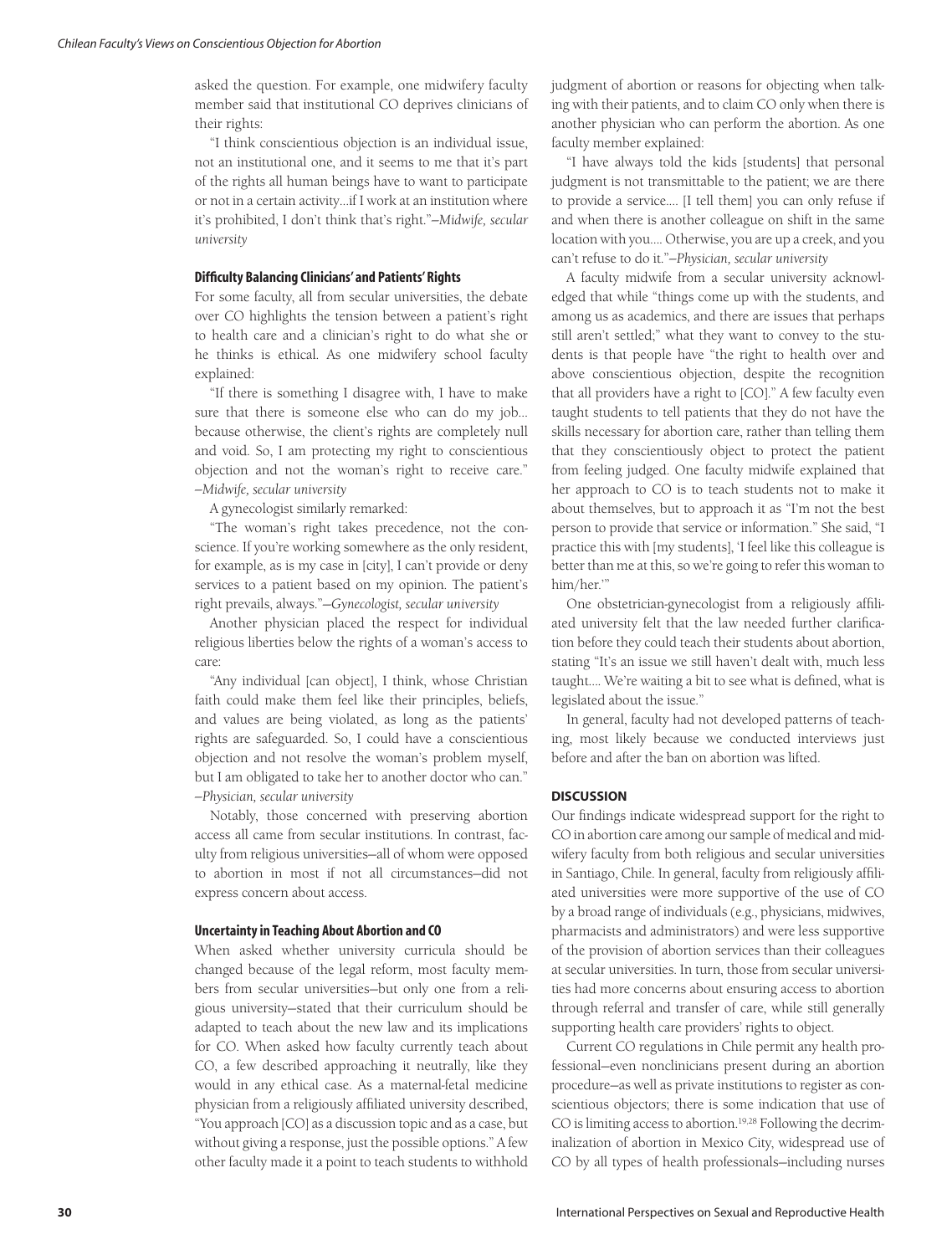and support staff—and concerns about a lack of providers willing to provide abortion care led Mexico City's Ministry of Health to restrict the use of CO to obstetriciangynecologists and general surgeons; expand the range of providers legally allowed to provide abortions to midlevel practitioners, including midwives and nurses; and improve the provision of medication abortion in pharmacies.29 Colombia has limited the use of CO to providers directly involved in providing abortion services.<sup>15</sup> Given that many faculty, particularly those at religious universities, did not express concern about the impact of CO on health care access, a similar step may be required in Chile to ensure that people eligible for a legal abortion are able to access timely and quality care.

Previous research has found that faculty at religious institutions do not necessarily share the same beliefs as those that govern their workplaces: For example, one study in the United States found that 52% of obstetriciangynecologists at religious institutions expressed conflict with their patient-care policies.<sup>17</sup> In contrast, we generally observed a strong adherence to institutional mandates among faculty at Chilean religious universities. This might be because faculty, physicians and other staff working in Catholic-affiliated universities in Chile are often required to respect and share the Catholic values of the institution; indeed, in some Catholic-affiliated universities in Chile, it is explicitly stated that faculty must comply with the Catholic directives included in the university statutes and regulations.18,19 These requirements result in cohesive opinions on abortion and other sexual and reproductive health issues among administrators and staff. However, while many religious university faculty in our study defended the right of private institutions to refuse to provide abortion care under the new law, their support for abortion in obstetric emergencies seemed to conflict with the fact that their institutions may claim institutional CO for all abortion care. These faculty seemed to fail to realize that the ability of religious universities to claim CO at the institutional level includes refusing to provide abortion care even in emergency cases.

Most faculty at religious institutions believed that the new law did not require changes to their current curricula or classroom discussions. Such opposition was based on the assumption that abortion procedures will never be permitted in their institutions. One faculty member wanted to refrain from discussing abortion until the recent legal change was further clarified; her comment suggests that lack of clarity about the new abortion law may affect classroom teaching. The lack of discussion about abortion within these religious institutions indicates a discordance between institutional policy and students' preferences to learn about abortion,<sup>23</sup> as well as an inability to consider the potential beneficial impacts of teaching about abortion on other aspects of obstetrics-gynecology and midwifery care, such as counseling, miscarriage management and PAC. Research from the United States found that health professionals who are trained in abortion

care are more likely to offer patients counseling on pregnancy options and accurate medical information, and to have greater competency in postabortion and miscarriage management care.30 Furthermore, students in Chile likely choose which medical or midwifery program to attend because of location and prestige, not because of religious practices. Catholic universities in Chile attract students who have differing personal or religious views. Findings from a recent survey of Chilean medical and midwifery students indicated that most—including those from religious institutions—want to be trained in abortion provision and believe that patient needs are more important than the beliefs of clinicians.23 This apparent discordance between faculty and student views on this issue has implications for the quality of the training experience and student satisfaction with it.

Faculty views on abortion often conflicted with a provider's obligation to promote health.<sup>31-33</sup> Cook, Dickens and Fathalla argue that professionals in private health care contexts do not have the ethical obligation to care for all patients.<sup>34</sup> Faculty at religious institutions in our study expressed similar opinions, although some religiousuniversity faculty recognized the limits of claiming CO when the life of a woman is at risk and no one else is available to provide care. Even some faculty opposed to abortion and working in religiously affiliated universities argued that health care providers not willing to perform an abortion in emergency situations should consider another profession. However, faculty perspectives were often at odds with their ethical responsibility to place the needs of a patient above their own, a concept endorsed by international codes of medical ethics, international human rights organizations and medical organizations.32,33,35,36 This concept is included in the current Chilean law, in which providers have the legal and ethical obligations to ensure that CO does not hinder women's access to high-quality and nonjudgmental care.4

Faculty at secular universities—but not religious ones expressed concern that CO may limit women's access to abortion, particularly when there is insufficient staff to do so. Yet, in the most recent assessment, which was conducted in 2018, as many as 5% of the 69 public hospitals designated to provide abortions in Chile had no obstetriciangynecologists willing to perform an abortion to save a woman's life;28 all of these hospitals serve low-income, marginalized communities, and in some cases are the only hospital nearby. In his analysis of CO in Mexico City, Ortíz-Millán argued that CO for abortion care must be regulated because its widespread use puts undue pressure on willing abortion providers and limits access for the lowest-income women in particular.37 A similar negative impact of CO on abortion access has been documented in Italy, which was sanctioned by the European Committee on Social Rights in 2014 and 2016 for failing to guarantee people's access to abortion care.38,39

While clinicians can claim CO to abortion for reasons other than conscience (e.g., as a way to manage confusion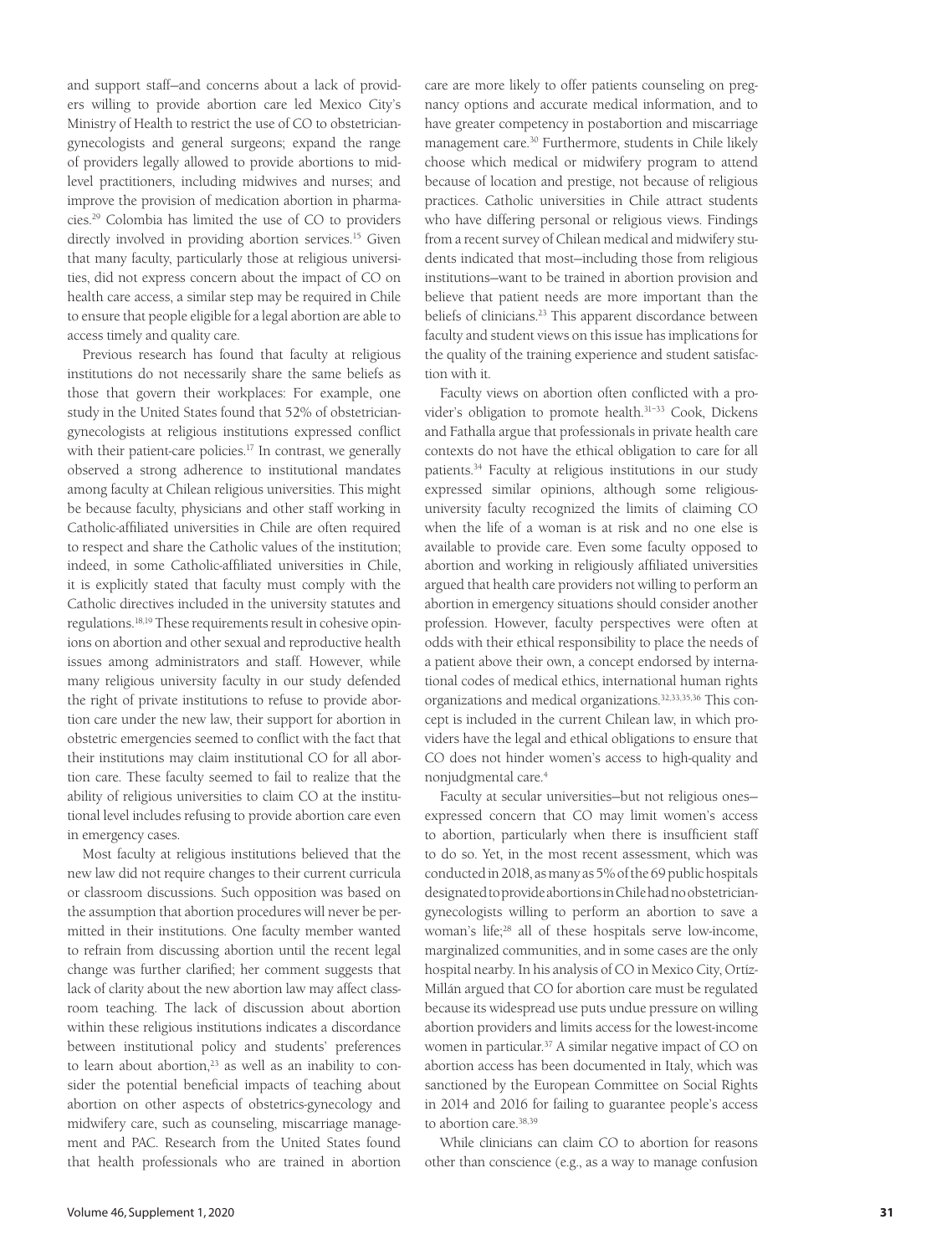about the law, high workloads, low pay and stigma $40$ , faculty in our study did not say that they would claim CO for these reasons. Now that the law has been in place for a few years, research is needed to examine whether these factors play a role in Chilean providers' refusals to perform abortions. One study comparing the experience of abortion stigma in Spain (which only allows abortion for medical reasons) to the experience in Italy (which allows abortions under more circumstances) found that clinicians in Spain were less likely to claim CO because they found providing abortion care for medical reasons was less stigmatizing.<sup>41</sup> In Chile, given the narrow circumstances—rape, women's health and fetal anomaly—in which abortion is legally permitted, abortion provision may not be as highly stigmatized.

#### **Limitations and Strengths**

Our study has several limitations. Its generalizability is limited to faculty teaching in the urban center of Santiago; while the majority of Chilean medical and midwifery schools are located there, faculty in Santiago may have different views about abortion than those working outside of the country's capital. Furthermore, while we captured a range of faculty perspectives working in both secular and religious universities, our sample may not be representative of all faculty working in these institutions, and people supportive of abortion may have been more likely to participate in our study. Also, we interviewed providers about CO as the new abortion law in Chile was being passed. As providers treat patients who need abortion under the current law, their support for CO may change. This study's principal strength is that we obtained perspectives from faculty at both secular and religious universities that represent a wide spectrum of universities in Santiago that offer degrees in medicine and midwifery.

# **Conclusions**

Our findings have significant implications for medical and midwifery training programs in Chile, as well as other countries in Latin America. Adjustments to these programs may be required to ensure that future health professionals have a solid ethical foundation that informs them of their responsibility to prioritize their patients' health care needs, including timely, high-quality and nonjudgmental abortion services. These programs should focus on the ethical implications of denying people abortion care and assess whether providers might claim CO for reasons other than conscience, such as avoiding the stigma, harassment, burden and burnout that sometimes accompany abortion provision. Given the potential for CO to be used broadly under Chilean law, universities and their faculty should strengthen the training and support systems for potential future abortion providers so that more providers are willing to serve people in need of abortion services.

We found that clinical faculty, irrespective of their views about abortion, generally support the use of CO in abortion care, and that the concept of CO in abortion care is not yet developed enough to include concerns about access—nor is it even commonly taught in medical and midwifery curricula. The strong support among religious-university faculty for allowing all those involved in abortion care, including institutions, to claim objector status—even if that limits access to abortion—raises concerns about whether students in Chile are receiving adequate training to provide legal abortion care. Future research should closely monitor whether Chile's current CO practices and regulations are guaranteeing people's access to timely and safe abortion care.

#### **REFERENCES**

**1.** Moskos CC and Chambers JW, II, eds., *The New Conscientious Objection: from Sacred to Secular Resistance*, New York: Oxford University Press, 1993.

**2.** Wicclair MR, *Conscientious Objection in Health Care: an Ethical Analysis*, New York: Cambridge University Press, 2011.

**3.** Chavkin W, Leitman L and Polin K, for Global Doctors for Choice, Conscientious objection and refusal to provide reproductive healthcare: a White Paper examining prevalence, health consequences, and policy responses, *International Journal of Gynaecology & Obstetrics*, 2013, 123(Suppl. 3):S41–S56, http:// dx.doi.org/10.1016/S0020-7292(13)60002-8.

**4.** Montero A and Villarroel R, A critical review of conscientious objection and decriminalisation of abortion in Chile, *Journal of Medical Ethics*, 2018, 44(4):279–283, http://dx.doi.org/10.1136/ medethics-2017-104281.

**5.** Truong M and Wood S, *Unconscionable. When Providers Deny Abortion Services*, New York: International Women's Health Coalition and Mujer y Salud Uruguay, 2018.

**6.** Fleming V et al., Conscientious objection to participation in abortion by midwives and nurses: a systematic review of reasons, *BMC Medical Ethics*, 2018, 19(1):31, http://dx.doi.org/10.1186/ s12910-018-0268-3.

**7.** Awoonor-Williams JK et al., Prevalence of conscientious objection to legal abortion among clinicians in northern Ghana, *International Journal of Gynaecology & Obstetrics*, 2018, 140(1):31–36, http:// dx.doi.org/10.1002/ijgo.12328.

**8.** Keogh LA et al., Conscientious objection to abortion, the law and its implementation in Victoria, Australia: perspectives of abortion service providers, *BMC Medical Ethics*, 2019, 20(1):11, http://dx.doi. org/10.1186/s12910-019-0346-1.

**9.** Diniz D, Madeiro A and Rosas C, Conscientious objection, barriers, and abortion in the case of rape: a study among physicians in Brazil, *Reproductive Health Matters*, 2014, 22(43):141–148, http:// dx.doi.org/10.1016/S0968-8080(14)43754-6.

**10.** United Nations Entity for Gender Equality and the Empowerment of Women, Committee on the Elimination of Discrimination Against Women, General recommendation 24: right to health, 1999, https://www.un.org/womenwatch/daw/cedaw/ recommendations/recomm.htm.

**11.** International Network for Economic, Social & Cultural Rights, General observation No. 22 (2016) on the right to sexual and reproductive health, 2016, https://www.escr-net.org/resources/ general-comment-no-22-2016-right-sexual-and-reproductive-health.

**12.** Council of Europe, Processed complaints. No. 99/2013: Federation of Catholic family associations in Europe, (FAFCE) v. Sweden, 2015, https://www.coe.int/en/web/european-social-charter/processedcomplaints/-/asset\_publisher/5GEFkJmH2bYG/content/no-99-2013 federation-of-catholic-family-associations-in-europe-fafce-v-sweden?in heritRedirect=false.

**13.** Coppola F et al., Conscientious objection as a barrier for implementing voluntary termination of pregnancy in Uruguay: gynecologists' attitudes and behavior, *International Journal of*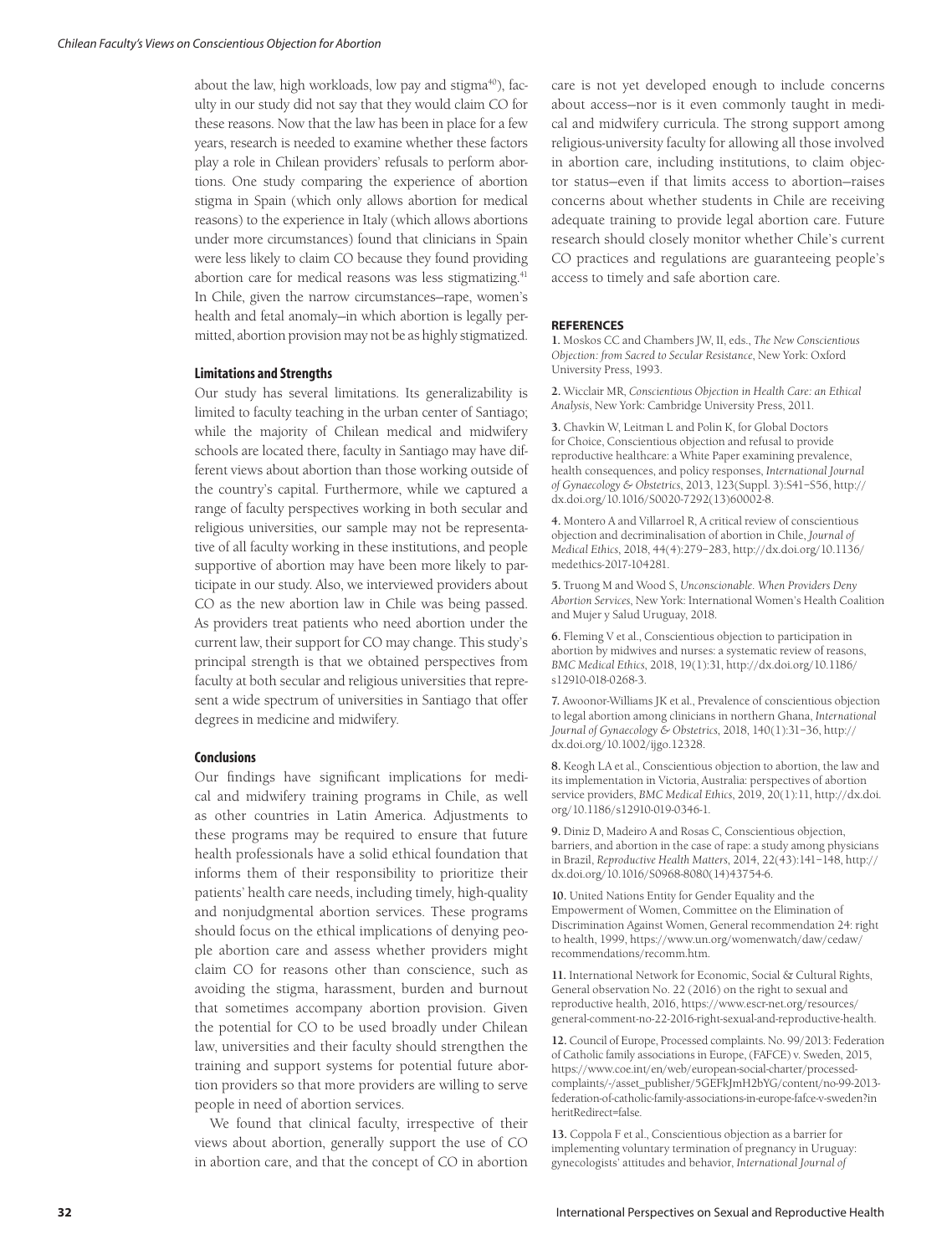*Gynaecology & Obstetrics*, 2016, 134(Suppl. 1):S16–S19, http:// dx.doi.org/10.1016/j.ijgo.2016.06.005.

**14.** Stifani BM, Couto M and Lopez Gomez A, From harm reduction to legalization: the Uruguayan model for safe abortion, *International Journal of Gynaecology & Obstetrics*, 2018, 143(Suppl. 4):45–51, http://dx.doi.org/10.1002/ijgo.12677.

**15.** Cabal L, Olaya MA and Robledo VM, Striking a balance: conscientious objection and reproductive health care from the Colombian perspective, *Health and Human Rights*, 2014, 16(2):E73– E83, https://www.hhrjournal.org/2014/09/striking-a-balanceconscientious-objection-and-reproductive-health-care-from-thecolombian-perspective/.

**16.** CADEM Plaza Pública, Discusiones valóricas: grado de acuerdo con el aborto (Moral discussions: extent of agreement with abortion), Santiago, Chile, 2015.

**17.** Stulberg DB et al., Obstetrician-gynecologists, religious institutions, and conflicts regarding patient-care policies, *American Journal of Obstetrics and Gynecology*, 2012, 207(1):73e1–5, doi:10.1016/j.ajog.2012.04.023.

**18.** Radio Cooperativa and Universidad Central, Encuesta Cooperativa Imaginaccion Universidad Central 8 de Septiembre 2015 (Survey conducted by Central University Imagination and Radio Cooperativa, September 8, 2015), 2015, https://slideplayer. es/slide/7334868/.

**19.** Corporación Humanas, Realidad del aborto en Chile: revisión información estadística, agosto 2018 (The reality of abortion in Chile: a review of statistical information, August 2018), Santiago, Chile: Corporación Humanas, 2018.

**20.** El Mostrador, Hospital San José realiza primer aborto legal en Chile a menor de 12 años víctima de una violación (San Jose Hospital makes first legal abortion in Chile for youth younger than 12 years old who was the victim of rape), *El Mostrador*, Feb. 13, 2018.

**21.** Top Universities, Latin America rankings, 2018, 2019, https:// www.topuniversities.com.

**22.** Leiva L, Estudiantes de la UC inician plebiscito para fijar postura frente a aborto en tres causales y objeción de conciencia institucional (UC students vote to establish a position on abortion for three causes and institutional conscientious objection), *La Tercera*, Sept. 11, 2017.

**23.** Biggs MA et al., Future health providers' willingness to provide abortion services following decriminalisation of abortion in Chile: a cross-sectional survey, *BMJ Open*, 2019, 9(10):e030797, http:// dx.doi.org/10.1136/bmjopen-2019-030797.

**24.** Baba CF et al., Medical and midwifery student attitudes toward moral acceptability and legality of abortion, following decriminalization of abortion in Chile, *Sexual & Reproductive Healthcare*, 2020, 24:100502, http://dx.doi.org/10.1016/j. srhc.2020.100502.

**25.** Ramm A et al., "Obviously there is a conflict between confidentiality and what you are required to do by law": Chilean university faculty and student perspectives on reporting unlawful abortions, *Social Science & Medicine*, 2020, 261:113220, doi:10.1016/j.socscimed.2020.113220.

**26.** Conseulo Nacional de Educación, Indices base de datos: matrícula 2005–2018, 2019 (Indexes database: enrollment 2005– 2018, 2019), https://www.cned.cl/bases-de-datos.

**27.** Glaser BG and Strauss AL, *The Discovery of Grounded Theory: Strategies for Qualitative Research*, New Brunswick, NJ, USA: Aldine Transaction, 2006.

**28.** Corporacion Humanas, Implementación de la ley No. 21.030 que regula la despenalización de la interrupción voluntaria del embarazo en tres causales (Implementation of law No. 21.030 that regulates the decriminalization of abortion in three circumstances), Corporacion Humanas: Santiago, Chile, 2018.

**29.** Díaz Olavarrieta C et al., Twelve years after abortion decriminalization in Mexico City: Can we still remain an island of liberties? *Best Practice & Research Clinical Obstetrics & Gynaecology*, 2020, 62:63–78, http://dx.doi.org/10.1016/j.bpobgyn.2019.07.009.

**30.** Steinauer J and Freedman L, Institutional religious policies that follow obstetricians and gynecologists into practice, *Journal of Graduate Medical Education*, 2017, 9(4):447–450, http://dx.doi. org/10.4300/JGME-D-17-00376.1.

**31.** Lamb C, Conscientious objection: understanding the right of conscience in health and healthcare practice, *New Bioethics*, 2016, 22(1):33–44, http://dx.doi.org/10.1080/20502877.2016.1151252.

**32.** International Confederation of Midwives, International code of ethics for midwives, 2008, https://www.internationalmidwives. org/our-work/policy-and-practice/international-code-of-ethics-formidwives.html.

**33.** International Federation of Gynecology and Obstetrics (FIGO), Society of Obstetricians and Gynaecologists of Canada, International joint policy statement: FIGO professional and ethical responsibilities concerning sexual and reproductive rights, *Journal of Obstetrics and Gynaecology Canada*, 2004, 26(12):1097–1099, 1105– 1107, http://dx.doi.org/10.1016/S1701-2163(16)30439-X.

**34.** Cook RJ, Dickens BM and Fathalla MF, *Reproductive Health and Human Rights: Integrating Medicine, Ethics, and Law*, Oxford, England: Clarendon Press, 2003.

**35.** FIGO Committee for the Study of Ethical Aspects of Human Reproduction and Women's Health, *Ethical Issues in Obstetrics and Gynecology*, London: FIGO, 2012, https://www.glowm.com/pdf/ English%20Ethical%20Issues%20in%20Obstetrics%20and%20 Gynecology.pdf.

**36.** American Medical Association (AMA), Code of medical ethics overview, Chicago, IL, USA: AMA, 2012, https://www.ama-assn.org/ delivering-care/ethics/code-medical-ethics-overview.

**37.** Ortiz-Millán G, Abortion and conscientious objection: rethinking conflicting rights in the Mexican context, *Global Bioethics*, 2017, 29(1):1–15, http://dx.doi.org/10.1080/11287462.2017.1411224.

**38.** Bo M, Zotti CM and Charrier L, Conscientious objection and waiting time for voluntary abortion in Italy, *European Journal of Contraception & Reproductive Health Care*, 2015, 20(4):272–282, http://dx.doi.org/10.3109/13625187.2014.990089.

**39.** Chavkin W, Swerdlow L and Fifield J, Regulation of conscientious objection to abortion: an international comparative multiple-case study, *Health and Human Rights*, 2017, 19(1):55–68.

**40.** Harris LF et al., Conscientious objection to abortion provision: why context matters, *Global Public Health*, 2018, 13(5):556–566, http://dx.doi.org/10.1080/17441692.2016.1229353.

**41.** De Zordo S, From women's 'irresponsibility' to foetal 'patienthood': obstetricians-gynaecologists' perspectives on abortion and its stigmatisation in Italy and Cataluña, *Global Public Health*, 2018, 13(6):711–723, http://dx.doi.org/10.1080/17441692.2017.1 293707.

# **RESUMEN**

**Contexto:** *En 2017, Chile reformó su ley de aborto para permitir el procedimiento bajo circunstancias limitadas. Explorar las opiniones del personal académico de medicina y partería en relación con el aborto y el uso de la objeción de conciencia (OC) en el momento de la reforma, puede informar sobre los temas que están siendo enseñados a los futuros prestadores de servicios de salud del país.* 

**Métodos:** *Entre marzo y septiembre de 2017, fueron entrevistados 30 miembros del personal académico de las facultades de medicina y partería de universidades en Santiago, Chile. Veinte de ellos enseñaban en universidades laicas y diez en universidades con afiliación religiosa. Se analizaron las perspectivas del personal académico sobre la OC y el aborto, el alcance de la OC, y la enseñanza sobre OC y aborto, mediante el uso de un enfoque de teoría fundamentada.*